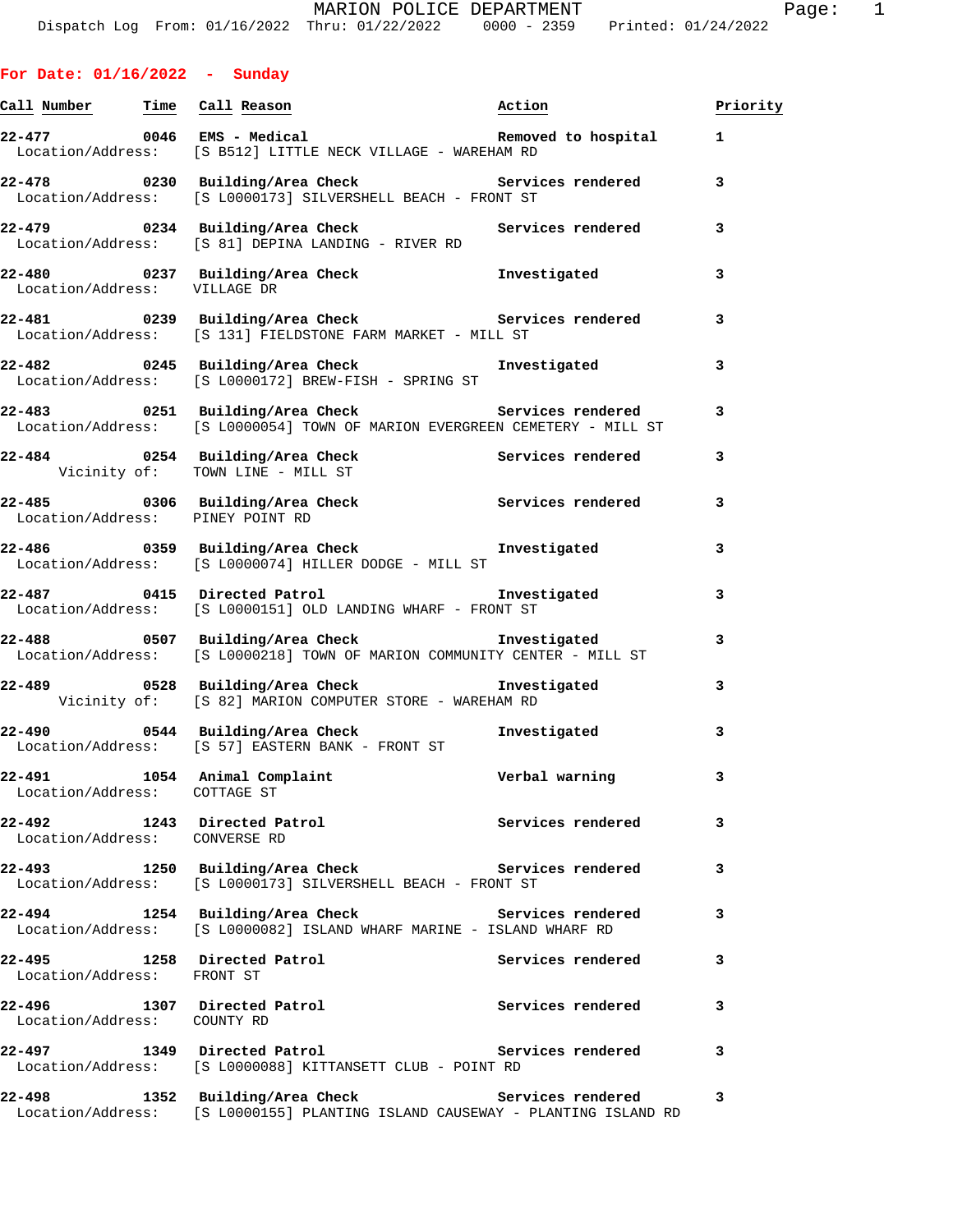|                                  | 22-499 1444 Burglar Alarm Netton Accidental/defective alarm                                                                                  |                        | $\overline{\mathbf{2}}$ |
|----------------------------------|----------------------------------------------------------------------------------------------------------------------------------------------|------------------------|-------------------------|
| Location/Address: LEWIS ST       |                                                                                                                                              |                        |                         |
|                                  | 22-500 1530 Fire - CO Alarm Accidental/defective alarm                                                                                       |                        | 1                       |
| Location/Address: COVE CIR       |                                                                                                                                              |                        |                         |
|                                  | 22-501 1534 Fire - CO Alarm Maccidental/defective alarm                                                                                      |                        | 1                       |
| Location/Address: COVE CIR       |                                                                                                                                              |                        |                         |
| Location/Address: COTTAGE LN     | 22-502 1648 Building/Area Check Services rendered                                                                                            |                        | 3                       |
| Location/Address: SHERMAN'S WAY  | 22-503 1722 Building/Area Check Services rendered                                                                                            |                        | 3                       |
| Location/Address: SHAWONDASSE RD | 22-504 1952 Building/Area Check Services rendered                                                                                            |                        | 3                       |
|                                  | 22-505 2028 Building/Area Check Services rendered<br>Location/Address: [S 125] BLUE HAIR SALON - WAREHAM RD                                  |                        | 3                       |
|                                  | 22-506 2054 Building/Area Check 20 Services rendered<br>Location/Address: [S L0000027] CAPTAIN HADLEY HOUSE - FRONT ST                       |                        | 3                       |
| Location/Address: PARLOWTOWN RD  | 22-507 2124 Building/Area Check Services rendered                                                                                            |                        | 3                       |
|                                  | 22-508 2139 Motor Vehicle Stop<br>Location/Address: MILL ST + GIFFORD'S CORNER RD                                                            | Investigated           | $\mathbf{2}$            |
|                                  | 22-509 2214 Motor Vehicle Stop Nerbal warning<br>Location/Address: CONVERSE RD + PUCKERBRUSH RD                                              |                        | $\mathbf{2}$            |
|                                  | 22-510 2222 Building/Area Check Services rendered<br>Location/Address: [S L0000082] ISLAND WHARF MARINE - ISLAND WHARF RD                    |                        | 3                       |
|                                  | 22-511 2241 Building/Area Check 22-511<br>Location/Address: [S L0000187] LOCKHEED - MARTIN - BARNABAS RD                                     |                        | 3                       |
| For Date: $01/17/2022$ - Monday  |                                                                                                                                              |                        |                         |
|                                  | 22-512 0207 Building/Area Check Services rendered<br>Location/Address: [S L0000173] SILVERSHELL BEACH - FRONT ST                             |                        | 3                       |
|                                  | 22-513 0207 Building/Area Check Services rendered 3<br>Location/Address: [S 36] EAST OVER RESERVATION - COUNTY RD                            |                        |                         |
|                                  | 22-514 0302 Building/Area Check Services rendered 3<br>Location/Address: [S L0000123] TOWN OF MARION HARBORMASTER'S OFFICE - ISLAND WHARF RD |                        |                         |
|                                  | 22-515 0312 Building/Area Check 6 Services rendered<br>Location/Address: [S L0000088] KITTANSETT CLUB - POINT RD                             |                        | 3                       |
|                                  | 22-516      0324   MVC - Property             Removed to hospital<br>Location/Address:   EXIT 35 - ROUTE 195 EAST                            |                        | 2                       |
| Location/Address: POINT RD       | 22-517 0452 General Service                                                                                                                  | No service necessary 3 |                         |
|                                  | 22-518 0541 Burglar Alarm 1 and the Investigated<br>Location/Address: [S L0000017] BEVERLY YACHT CLUB - WATER ST                             |                        | 2                       |
|                                  | 22-519 0602 General Service<br>Location/Address: [S L0000040] CUMBERLAND FARMS (SOUTH) - WAREHAM RD                                          | Investigated           | 3                       |
|                                  | 22-520 0624 Building/Area Check Services rendered<br>Location/Address: [S L0000182] SIPPICAN SCHOOL BASEBALL FIELD - PARK ST                 |                        | 3                       |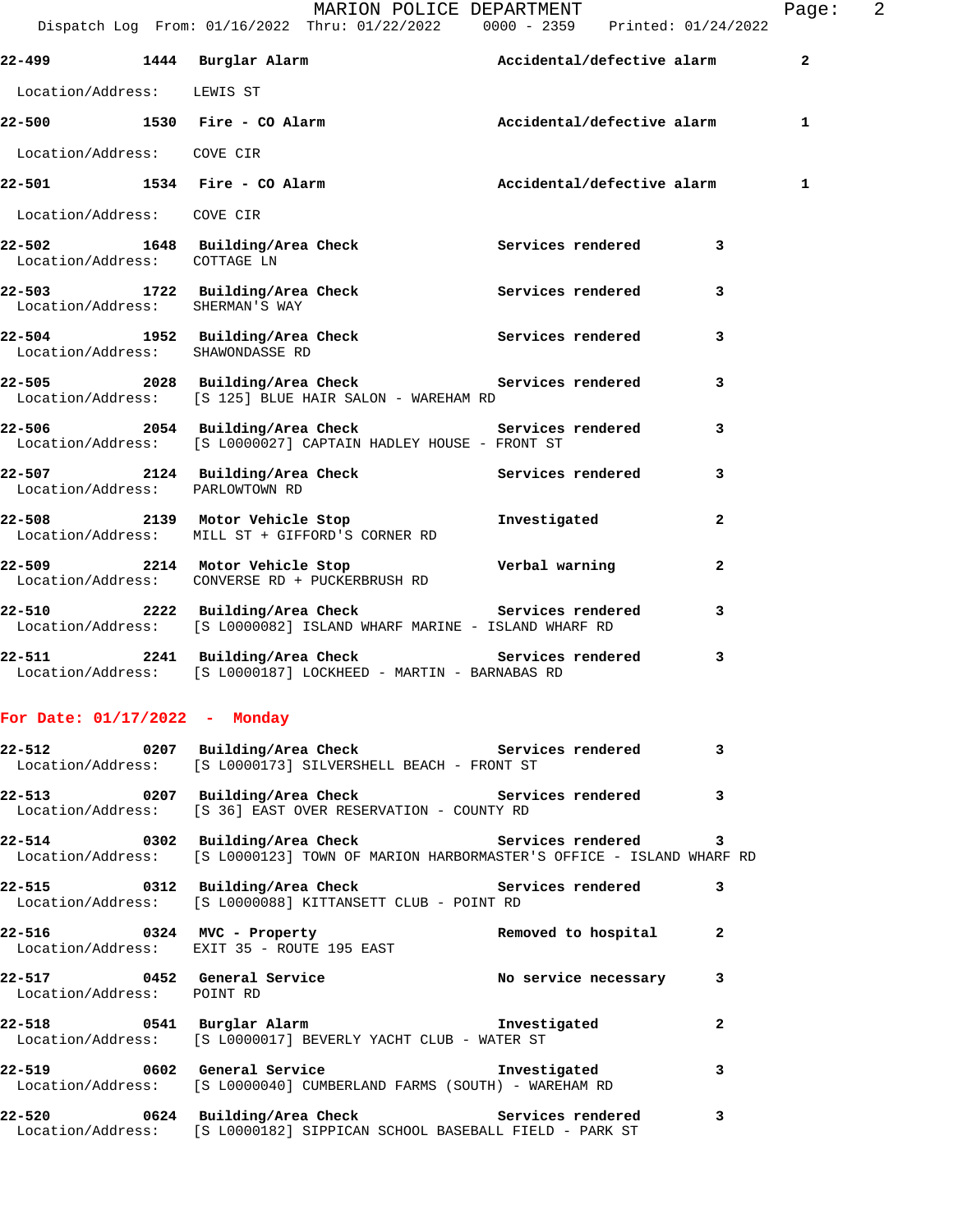|                                                        | 22-521 0700 Fire - Alarm National Accidental/defective alarm                                                                    |                       |              | 1 |
|--------------------------------------------------------|---------------------------------------------------------------------------------------------------------------------------------|-----------------------|--------------|---|
| Location/Address: MOORINGS RD                          |                                                                                                                                 |                       |              |   |
| Location/Address: WAREHAM RD                           | 22-522 0711 EMS - Mutual Aid                                                                                                    | Removed to hospital 1 |              |   |
| Location/Address: CRANBERRY WAY                        | 22-523 0712 Animal Complaint Complaint Services rendered                                                                        |                       | 3            |   |
| Location/Address: COUNTY RD                            | 22-524 0746 Fire - Power Line Down Services rendered 1                                                                          |                       |              |   |
| Location/Address: DELANO RD                            | 22-525 1039 Burglar Alarm                                                                                                       | No service necessary  | 2            |   |
|                                                        | 22-526 1150 Directed Patrol<br>Location/Address: WAREHAM RD + POINT RD                                                          | Services rendered     | 3            |   |
|                                                        | 22-527 1157 Directed Patrol<br>Location/Address: WAREHAM RD + POINT RD                                                          | Services rendered     | 3            |   |
|                                                        | 22-528 1205 Building/Area Check Services rendered<br>Location/Address: [S L0000173] SILVERSHELL BEACH - FRONT ST                |                       | 3            |   |
|                                                        | 22-529 1208 Building/Area Check Services rendered<br>Location/Address: [S L0000082] ISLAND WHARF MARINE - ISLAND WHARF RD       |                       | 3            |   |
| Location/Address: FRONT ST                             | 22-530 1211 Directed Patrol 1997 - Services rendered                                                                            |                       | 3            |   |
| Location/Address: POINT RD                             | 22-531 1251 Directed Patrol                                                                                                     | Services rendered     | 3            |   |
|                                                        | Location/Address: [S L0000109] MARION ANTIQUES - WAREHAM RD                                                                     |                       | $\mathbf{2}$ |   |
| Location/Address: MOORINGS RD                          | 22-533 1353 Directed Patrol 22-533 Services rendered                                                                            |                       | 3            |   |
|                                                        | Location/Address: [S B271] TOWN OF MARION POLICE DEPARTMENT - MILL ST                                                           |                       | 3            |   |
|                                                        | 22-534 1643 Building/Area Check 22-534 Services rendered<br>Location/Address: [S L0000186] SIPPICAN TENNIS CLUB - HOLMES ST     |                       | 3            |   |
| Location/Address: COUNTY RD                            | 22-536 1810 Building/Area Check                                                                                                 | Services rendered     | 3            |   |
| Location/Address: WAREHAM RD                           | 22-537 1837 Building/Area Check                                                                                                 | Services rendered     | 3            |   |
|                                                        | 22-538 1854 Building/Area Check Services rendered<br>Location/Address: [S 156] ARNE EXCAVATING - CONVERSE RD                    |                       | 3            |   |
|                                                        | 22-539 1919 EMS - Medical<br>Location/Address: [S L0000201] TABOR ACADEMY - MAINTENANCE BUILDING - SPRING ST                    | Removed to hospital   | 1            |   |
|                                                        | 22-540 1922 Building/Area Check Services rendered<br>Location/Address: [S L0000054] TOWN OF MARION EVERGREEN CEMETERY - MILL ST |                       | 3            |   |
| 22-541 2015 D.M.V.<br>Location/Address: ROUTE 195 WEST |                                                                                                                                 | Services rendered     | 3            |   |
| 22-542 2015 D.M.V.<br>Location/Address: ROUTE 195 WEST |                                                                                                                                 | Unfounded             | 3            |   |
| Location/Address: GREEN ST                             | 22-543 2036 Building/Area Check                                                                                                 | Services rendered     | 3            |   |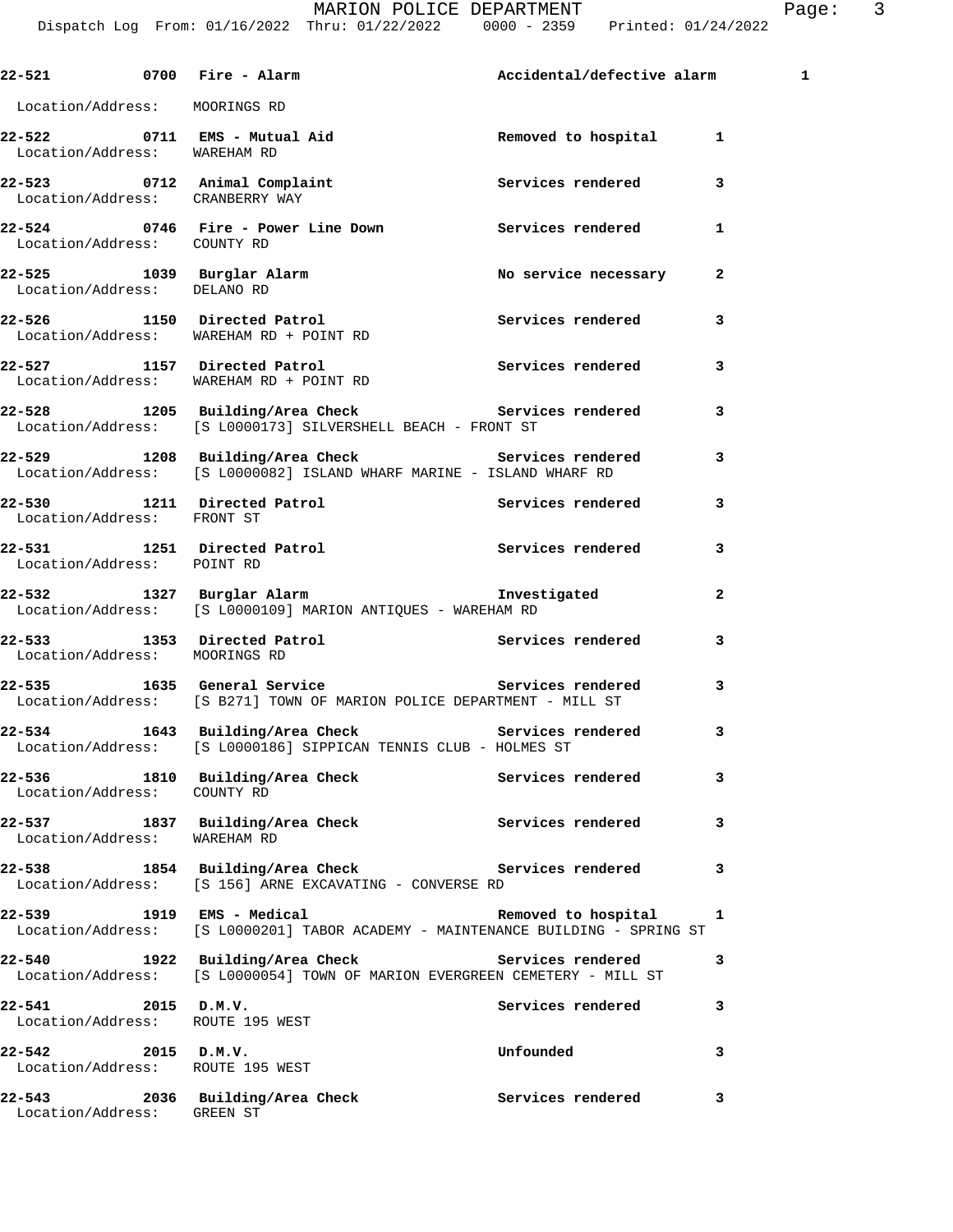| Dispatch Log From: 01/16/2022 Thru: 01/22/2022 0000 - 2359 Printed: 01/24/2022                                                                                                         |  |                         |  | MARION POLICE DEPARTMENT |                | Pa |
|----------------------------------------------------------------------------------------------------------------------------------------------------------------------------------------|--|-------------------------|--|--------------------------|----------------|----|
| 22-544 2121 Fire - Alarm National/defective alarm 1                                                                                                                                    |  |                         |  |                          |                |    |
| Location/Address: MOORINGS RD                                                                                                                                                          |  |                         |  |                          |                |    |
| 22-545 2134 Suspicious Motor Vehicle Threstigated<br>Location/Address: [S L0000040] CUMBERLAND FARMS (SOUTH) - WAREHAM RD                                                              |  |                         |  |                          | $\mathbf{2}$   |    |
| 22-546 2230 Motor Vehicle Stop Verbal warning<br>Icoation (Address: WAREWAM PD<br>Location/Address: WAREHAM RD                                                                         |  |                         |  |                          | $\mathbf{2}$   |    |
| 22-547 2243 Building/Area Check Services rendered<br>Location/Address: [S L0000173] SILVERSHELL BEACH - FRONT ST                                                                       |  |                         |  |                          | 3              |    |
| For Date: $01/18/2022 - Tuesday$                                                                                                                                                       |  |                         |  |                          |                |    |
| 22-548 0119 Fire - Alarm National Resource of the Second State of the Second State of the Second State of the<br>Location/Address: [S B271] TOWN OF MARION POLICE DEPARTMENT - MILL ST |  |                         |  |                          |                |    |
| Location/Address: HOLMES ST                                                                                                                                                            |  |                         |  |                          |                |    |
| 22-550 0217 Fire - Alarm 10 mvestigated<br>Location/Address: MOORINGS RD                                                                                                               |  |                         |  |                          | $\mathbf{1}$   |    |
| 22-551 0304 Building/Area Check <b>The Investigated</b> 3<br>Location/Address: [S L0000151] OLD LANDING WHARF - FRONT ST                                                               |  |                         |  |                          |                |    |
| 22-552 0312 Building/Area Check Investigated<br>Location/Address: [S 125] BLUE HAIR SALON - WAREHAM RD                                                                                 |  |                         |  |                          | 3              |    |
| 22-553 0318 Building/Area Check <b>The Investigated</b><br>Location/Address: [S 137] TRI TOWN MOTORS - WAREHAM RD                                                                      |  |                         |  |                          | 3              |    |
| 22-554 0326 Building/Area Check Services rendered<br>Vicinity of: TOWN LINE - MILL ST                                                                                                  |  |                         |  |                          | 3              |    |
| 22-555 0334 Building/Area Check <b>Services</b> rendered<br>Location/Address: [S B395] TOWN OF MARION TOWN HALL - SPRING ST                                                            |  |                         |  |                          | 3              |    |
| 22-556 0414 Building/Area Check <b>Investigated</b><br>Location/Address: [S L0000157] POINT ROAD PLAYGROUND - POINT RD                                                                 |  |                         |  |                          | 3              |    |
| 22-557 0427 Directed Patrol<br>Location/Address: MAIN ST                                                                                                                               |  |                         |  | Investigated             | 3              |    |
| 22-558 0526 Building/Area Check 1nvestigated<br>Location/Address: [S L0000074] HILLER DODGE - MILL ST                                                                                  |  |                         |  |                          | 3              |    |
| 22-559 0712 Gunshots Reported<br>Location/Address: AUCOOT AVE                                                                                                                          |  |                         |  | Services rendered        | $\overline{a}$ |    |
| 22-560 1018 General Service and the Report assigned<br>Location/Address: [S L0000193] TABOR ACADEMY - MEDICAL CENTER - SPRING ST                                                       |  |                         |  |                          | 3              |    |
| 22-561 1127 MVC - Property<br>Location/Address: WAREHAM RD                                                                                                                             |  |                         |  | Services rendered        | 2              |    |
| $22-562$ 1147 D.M.V.<br>Location/Address: WAREHAM RD                                                                                                                                   |  |                         |  | Services rendered        | 3              |    |
| 22-563 1245 General Service<br>Location/Address: FRONT ST                                                                                                                              |  |                         |  | Services rendered        | 3              |    |
| 22-564 1410 MVC - Property<br>Location: 195 EAST BOUND                                                                                                                                 |  |                         |  | Services rendered        | $\mathbf{2}$   |    |
| 22-565 1600 Suspicious Motor Vehicle Corporation Verbal warning<br>Location/Address: WAREHAM RD                                                                                        |  |                         |  |                          | 2              |    |
| 22-566                                                                                                                                                                                 |  | 1642 Motor Vehicle Stop |  | Verbal warning           | $\overline{a}$ |    |

age: 4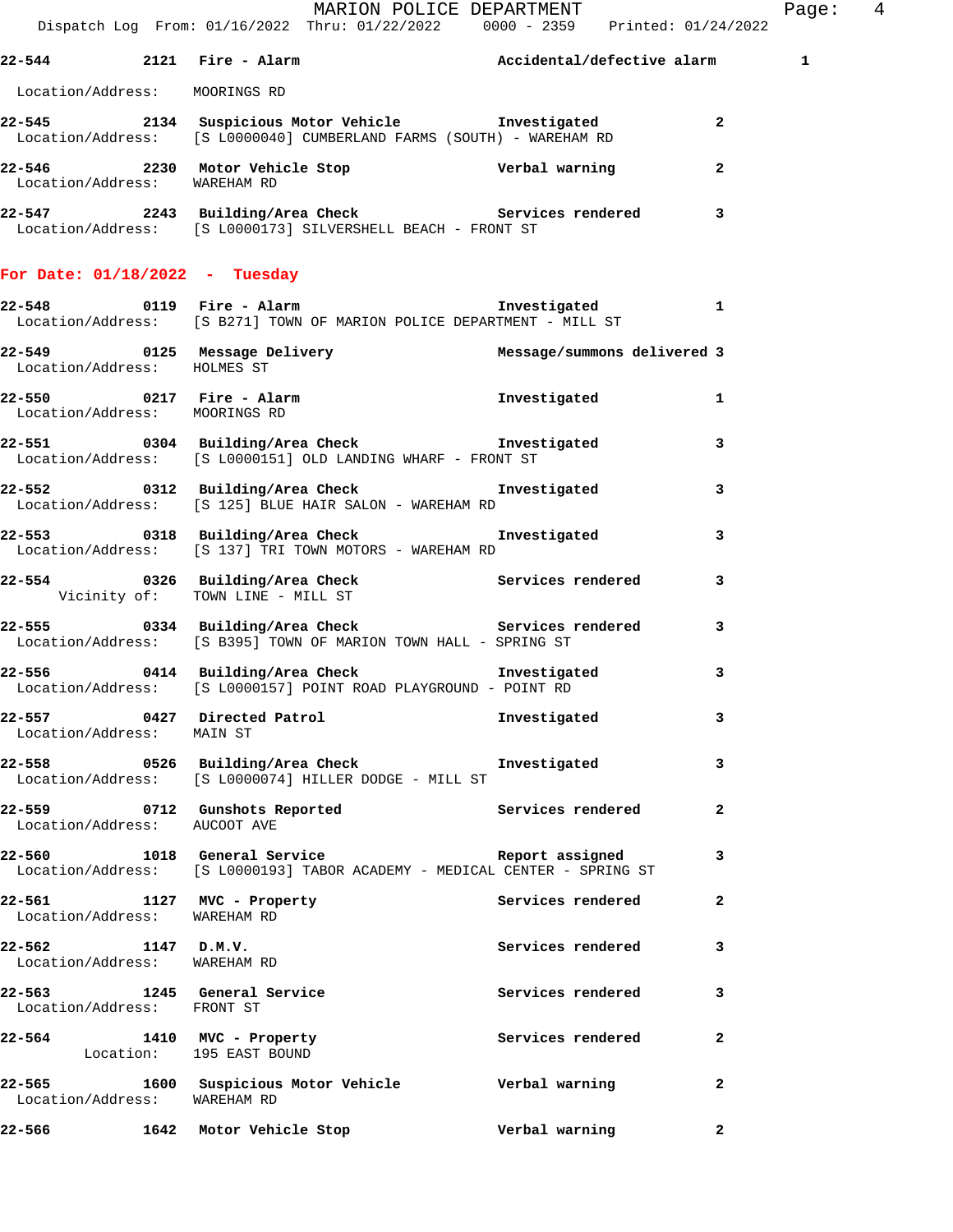|                                    | MARION POLICE DEPARTMENT<br>Dispatch Log From: 01/16/2022 Thru: 01/22/2022 0000 - 2359 Printed: 01/24/2022                                          |                        |              | Page: 5      |  |
|------------------------------------|-----------------------------------------------------------------------------------------------------------------------------------------------------|------------------------|--------------|--------------|--|
|                                    | Location/Address: POINT RD + WAREHAM RD                                                                                                             |                        |              |              |  |
|                                    | 22-567 1733 Motor Vehicle Stop Written warning issued 2<br>Location/Address: IN FRONT OF - WAREHAM RD                                               |                        |              |              |  |
|                                    | 22-568 1753 Building/Area Check 5ervices rendered 3<br>Location/Address: [S 118] MARION VILLAGE ESTATES - VILLAGE DR                                |                        |              |              |  |
|                                    | 22-569 1808 Suspicious Person Investigated 2<br>Location/Address: DELANORD                                                                          |                        |              |              |  |
|                                    | 22-570 2034 Burglar Alarm 2008 Accidental/defective alarm                                                                                           |                        |              | $\mathbf{2}$ |  |
|                                    | Location/Address: [S3] WENDY'S RESTAURANT - CRANBERRY HWY                                                                                           |                        |              |              |  |
|                                    | 22-571 2241 Building/Area Check 22-571 2241 Services rendered<br>Location/Address: [S 118] MARION VILLAGE ESTATES - VILLAGE DR                      |                        |              |              |  |
| Location/Address: TEEL ST          | 22-572 2252 Building/Area Check 22-572 Services rendered 3                                                                                          |                        |              |              |  |
| For Date: $01/19/2022 -$ Wednesday |                                                                                                                                                     |                        |              |              |  |
|                                    | 22-573 0229 Burglar Alarm Nate a Area search negative 2<br>Location/Address: [S A10] GIBBS BRAY RESIDENCE - PAWKECHATT WAY                          |                        |              |              |  |
|                                    | 22-574 0246 Building/Area Check <b>Investigated</b> 3<br>Location/Address: [S L0000173] SILVERSHELL BEACH - FRONT ST                                |                        |              |              |  |
|                                    | 22-575 0249 Building/Area Check Investigated<br>Location/Address: [S L0000074] HILLER DODGE - MILL ST                                               |                        | $\mathbf{3}$ |              |  |
| Location/Address: CONVERSE RD      | 22-576      0250   Directed Patrol             No service necessary    3<br>Location/Address:   CONVERSE RD                                         |                        |              |              |  |
|                                    | 22-577 0252 Building/Area Check https://www.filesophy.com/<br>Location/Address: [S L0000123] TOWN OF MARION HARBORMASTER'S OFFICE - ISLAND WHARF RD |                        | $\mathbf{3}$ |              |  |
|                                    | 22-578 0259 Building/Area Check <b>The Investigated</b><br>Location/Address: [S L0000040] CUMBERLAND FARMS (SOUTH) - WAREHAM RD                     |                        | 3            |              |  |
|                                    | 22-579 0407 Directed Patrol<br>Vicinity of: TOWN LINE - FRONT ST                                                                                    | Services rendered 3    |              |              |  |
| Location/Address: COUNTY RD        | 22-580 0415 Building/Area Check 5ervices rendered 3                                                                                                 |                        |              |              |  |
|                                    | 22-581 0416 Building/Area Check 1nvestigated<br>Location/Address: [S L0000182] SIPPICAN SCHOOL BASEBALL FIELD - PARK ST                             |                        | 3            |              |  |
|                                    | 22-582 0420 Burglar Alarm<br>Location/Address: [S 79] ROSE & VICKI'S - WAREHAM RD                                                                   | Area search negative 2 |              |              |  |
|                                    | 22-583 0434 Building/Area Check 1nvestigated 3<br>Location/Address: [S 118] MARION VILLAGE ESTATES - VILLAGE DR                                     |                        |              |              |  |
|                                    | 22-584 0437 Building/Area Check 1nvestigated 3<br>Location/Address: [S L0000172] BREW-FISH - SPRING ST                                              |                        |              |              |  |
|                                    | 22-585 0438 Directed Patrol New Services rendered<br>Location/Address: [S L0000155] PLANTING ISLAND CAUSEWAY - PLANTING ISLAND RD                   |                        | 3            |              |  |
|                                    | 22-586 0451 Directed Patrol 22-586 services rendered 3<br>Location/Address: [S L0000088] KITTANSETT CLUB - POINT RD                                 |                        |              |              |  |
|                                    | 22-587 0508 Building/Area Check 1nvestigated 3<br>Location/Address: [S 137] TRI TOWN MOTORS - WAREHAM RD                                            |                        |              |              |  |
|                                    | 22-588 0509 Building/Area Check 1nvestigated<br>Location/Address: [S L0000061] GILDA'S STONE ROOSTER - WAREHAM RD                                   |                        | $\mathbf{3}$ |              |  |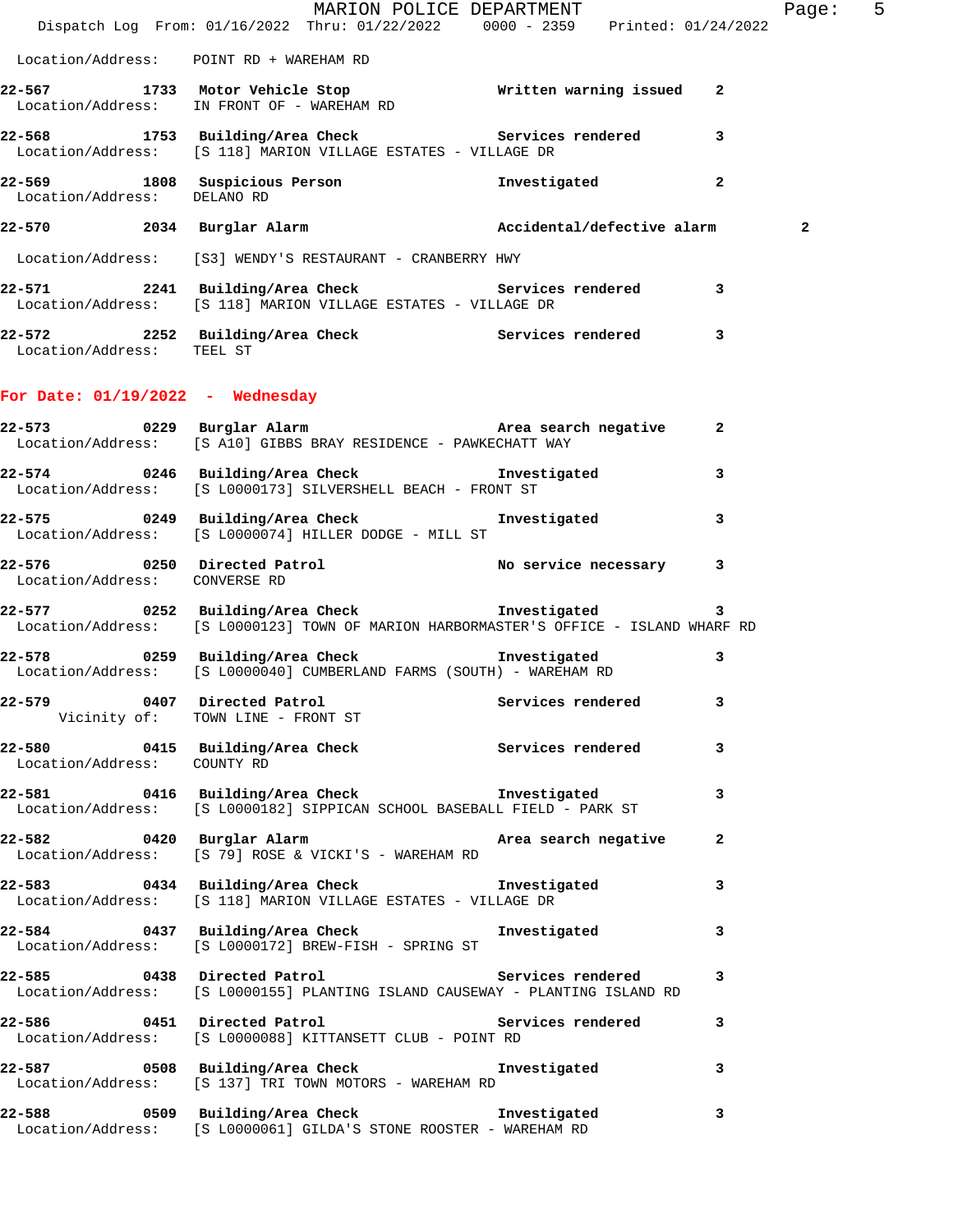|                              | Dispatch Log From: 01/16/2022 Thru: 01/22/2022 0000 - 2359 Printed: 01/24/2022                                                                                                                                                                                      | MARION POLICE DEPARTMENT |                | Pa          |
|------------------------------|---------------------------------------------------------------------------------------------------------------------------------------------------------------------------------------------------------------------------------------------------------------------|--------------------------|----------------|-------------|
|                              | 22-589 0912 Directed Patrol <b>120 Contract Contract Contract Contract</b> 2<br>Location/Address: [S B392] SIPPICAN SCHOOL - SPRING ST                                                                                                                              |                          |                |             |
|                              | 22-590 0954 Fire - Alarm National Accidental/defective alarm                                                                                                                                                                                                        |                          |                | $\mathbf 1$ |
|                              | Location/Address: [S B282] LOCKHEED MARTIN BUILDING ONE - BARNABAS RD                                                                                                                                                                                               |                          |                |             |
|                              | 22-591 1013 EMS - Medical Removed to hospital Removed Constant Removed Constants and Removed Constants Removed Constants and Removed Constants Removed Constants and Removed Constants and Removed Constants and Removed Const<br>Location/Address: RESERVATION WAY |                          | -1             |             |
|                              | 22-592 1044 Building/Area Check <b>Thus Investigated</b><br>Location/Address: [S L0000221] WASHBURN PARK - WASHBURN PARK RD                                                                                                                                         |                          | 3              |             |
|                              | 22-593 1104 Directed Patrol<br>Location/Address: POINT RD + CREEK RD                                                                                                                                                                                                | Investigated             | 3              |             |
| Location/Address: DELANO RD  | 22-594 1254 911 Call - Accidental Montestigated                                                                                                                                                                                                                     |                          | $\overline{a}$ |             |
|                              | 22-595 1312 Motor Vehicle Complaint No service necessary<br>Location/Address: [S L0000054] TOWN OF MARION EVERGREEN CEMETERY - MILL ST                                                                                                                              |                          | $\overline{a}$ |             |
|                              | 22-596 1324 Building/Area Check how investigated<br>Location/Address: [S L0000173] SILVERSHELL BEACH - FRONT ST                                                                                                                                                     |                          | 3              |             |
| Location/Address: ICHABOD LN | 22-597 1332 Mental Health Assist 1988 Removed to hospital                                                                                                                                                                                                           |                          | $\mathbf{2}$   |             |
|                              | 22-598 1422 Directed Patrol Network Services rendered<br>Location/Address: MATTAPOISETT TOWN LINE - MILL ST                                                                                                                                                         |                          | 3              |             |
|                              | $22-599$ 1603 MVC - Property<br>Location/Address: WAREHAM RD + SPRING ST                                                                                                                                                                                            | Report assigned          | $\mathbf{2}$   |             |

**22-600 1630 Health/Welfare Investigated 3**  Location/Address: [S B512] LITTLE NECK VILLAGE - WAREHAM RD

**22-601 1648 General Service Services rendered 3**  Location/Address: [S B271] TOWN OF MARION POLICE DEPARTMENT - MILL ST **22-602 1831 911 Call - Accidental Investigated 2** 

Location/Address: MAIN ST

## **For Date: 01/20/2022 - Thursday**

| 22-603 0107 Building/Area Check 5ervices rendered 3<br>Location/Address: [S L0000172] BREW-FISH - SPRING ST                       |  |              |
|-----------------------------------------------------------------------------------------------------------------------------------|--|--------------|
| 22-604 			 0110 Building/Area Check 					 Services rendered 		 3<br>Location/Address: [S L0000216] CHILDRENS ACADEMY - COUNTY RD  |  |              |
| 22-605 			 0118 Building/Area Check 				 Services rendered 3<br>Location/Address: [S 137] TRI TOWN MOTORS - WAREHAM RD            |  |              |
| Location/Address: [S L0000061] GILDA'S STONE ROOSTER - WAREHAM RD                                                                 |  |              |
| 22-607 			 0121 Building/Area Check 				 Services rendered 3<br>  Location/Address: [S 119] SIPPICAN WOODS - FIELD STONE LN       |  |              |
| 22-608 			 0123 Building/Area Check 					 Services rendered 		 3<br>Location/Address: [S 118] MARION VILLAGE ESTATES - VILLAGE DR |  |              |
| 22-609 			 0125 Building/Area Check 				 Services rendered 3<br>Location/Address: [S L0000172] BREW-FISH - SPRING ST              |  |              |
| 22-610 			 0134 Building/Area Check 				 Services rendered<br>Location/Address: [S L0000173] SILVERSHELL BEACH - FRONT ST         |  | $\mathbf{3}$ |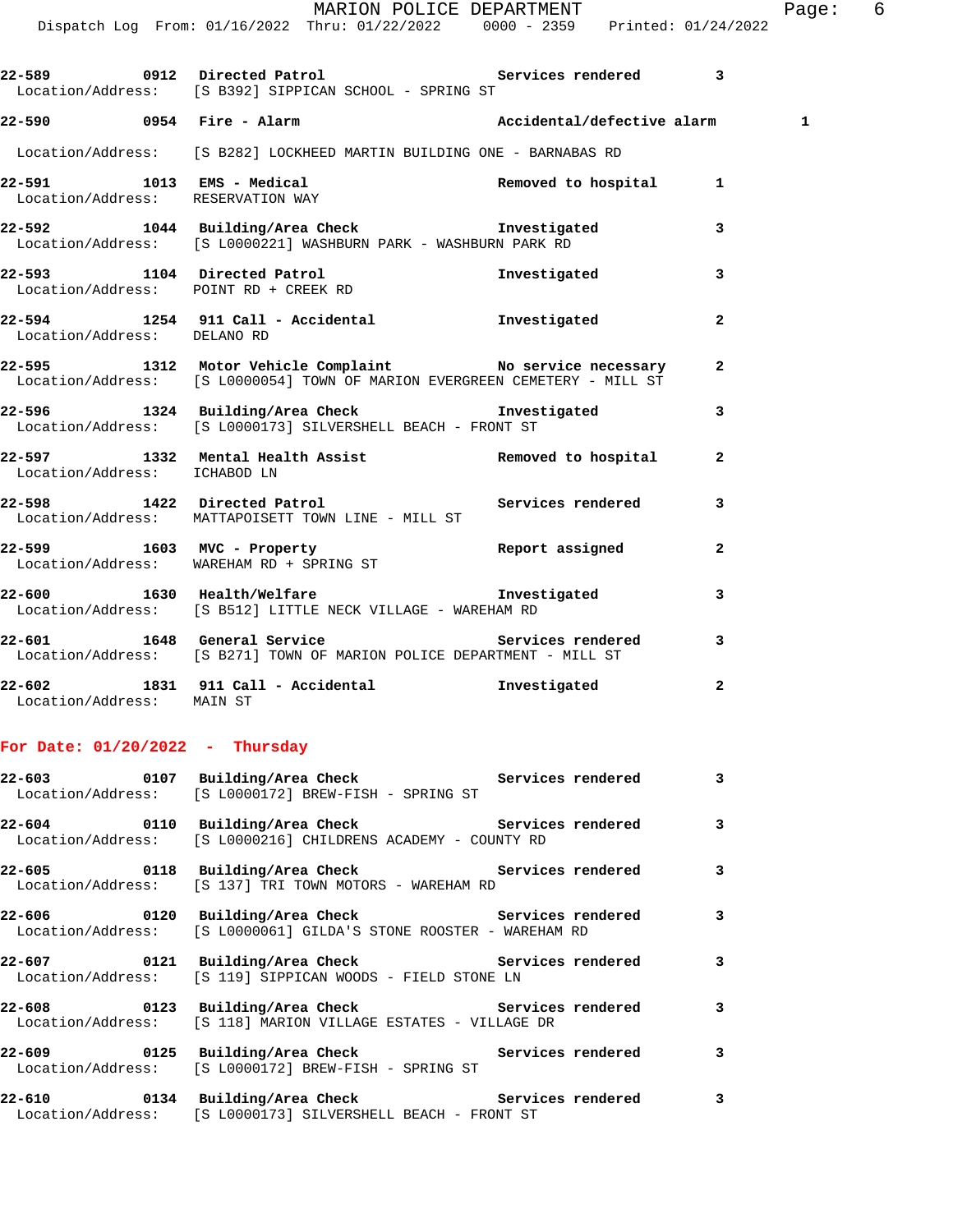|                                                            | Dispatch Log From: 01/16/2022 Thru: 01/22/2022   0000 - 2359   Printed: 01/24/2022                                                  | MARION POLICE DEPARTMENT |              | Page: 7      |  |
|------------------------------------------------------------|-------------------------------------------------------------------------------------------------------------------------------------|--------------------------|--------------|--------------|--|
|                                                            | 22-611 0150 Building/Area Check 6 Services rendered<br>Location/Address: [S L0000155] PLANTING ISLAND CAUSEWAY - PLANTING ISLAND RD |                          | 3            |              |  |
|                                                            | 22-615 0757 9-1-1 Call - Abandoned Threstigated<br>Location/Address: BENSON BROOK RD                                                |                          | $\mathbf{2}$ |              |  |
|                                                            |                                                                                                                                     |                          | 2            |              |  |
|                                                            | 22-613 0833 Directed Patrol Services rendered<br>Location/Address: [S B392] SIPPICAN SCHOOL - SPRING ST                             |                          | 3            |              |  |
|                                                            | 22-614 0841 Fraud Report assigned 3<br>Location/Address: [S B271] TOWN OF MARION POLICE DEPARTMENT - MILL ST                        |                          |              |              |  |
| Location/Address: WEST AVE                                 | 22-616 		 0944 Fire - Power Line Down 		 Investigated                                                                               |                          | $\mathbf{1}$ |              |  |
| Location/Address: STONEY RUN LN                            | 22-617 1008 EMS - Medical 1 22-617 Removed to hospital 1                                                                            |                          |              |              |  |
| Location/Address: POINT RD                                 | 22-618 1023 EMS - Medical 100 Removed to hospital                                                                                   |                          | 1            |              |  |
|                                                            | 22-619 1050 General Service 3 Services rendered 3<br>Location/Address: [S B392] SIPPICAN SCHOOL - SPRING ST                         |                          |              |              |  |
|                                                            | 22-620 1050 Building/Area Check Services rendered<br>Location/Address: [S L0000173] SILVERSHELL BEACH - FRONT ST                    |                          | 3            |              |  |
| Location/Address: WEST AVE                                 | 22-621 1120 Animal Complaint Services rendered 3                                                                                    |                          |              |              |  |
|                                                            | 22-622 1140 Directed Patrol 22-622 Services rendered<br>Location/Address: MILL ST + ROCKY KNOOK LN                                  |                          | 3            |              |  |
|                                                            | 22-625 1225 Follow Up Investigation Services rendered 3<br>Location/Address: [S B271] TOWN OF MARION POLICE DEPARTMENT - MILL ST    |                          |              |              |  |
|                                                            | 22-623 1238 EMS - Medical <b>Removed</b> to hospital 1<br>Location/Address: [S B293] MARCONI VILLAGE - MILL ST                      |                          |              |              |  |
| 22-624 1251 General Service<br>Location/Address: DELANO RD |                                                                                                                                     | Services rendered 3      |              |              |  |
|                                                            | 22-626 1456 Directed Patrol New Services rendered<br>Location/Address: [S B392] SIPPICAN SCHOOL - SPRING ST                         |                          | 3            |              |  |
|                                                            | 22-627 1557 911 Call - Accidental (accidental/defective alarm                                                                       |                          |              | 2            |  |
|                                                            | Location/Address: [S B292] SIPPICAN LONG TERM HEALTH CARE - MILL ST                                                                 |                          |              |              |  |
| Location/Address: ARROWHEAD LN                             | 22-628 1641 Building/Area Check Services rendered                                                                                   |                          | 3            |              |  |
|                                                            | 22-629 1651 911 Call - Accidental (accidental/defective alarm                                                                       |                          |              | $\mathbf{2}$ |  |
|                                                            | Location/Address: [S B292] SIPPICAN LONG TERM HEALTH CARE - MILL ST                                                                 |                          |              |              |  |
|                                                            | 22-630 1709 Building/Area Check Services rendered<br>Location/Address: [S 168] MAGNOLLIA CRANBERRY - FRONT ST                       |                          | 3            |              |  |
| Location/Address: GREEN ST                                 | 22-631 1803 Building/Area Check Services rendered                                                                                   |                          | 3            |              |  |
| 22-632 1818 D.M.V.<br>Location/Address: WAREHAM RD         |                                                                                                                                     | Services rendered        | 3            |              |  |
| Location/Address: OAK AVE                                  | 22-633 1824 Assist/Other Police Department Services rendered                                                                        |                          | $\mathbf{2}$ |              |  |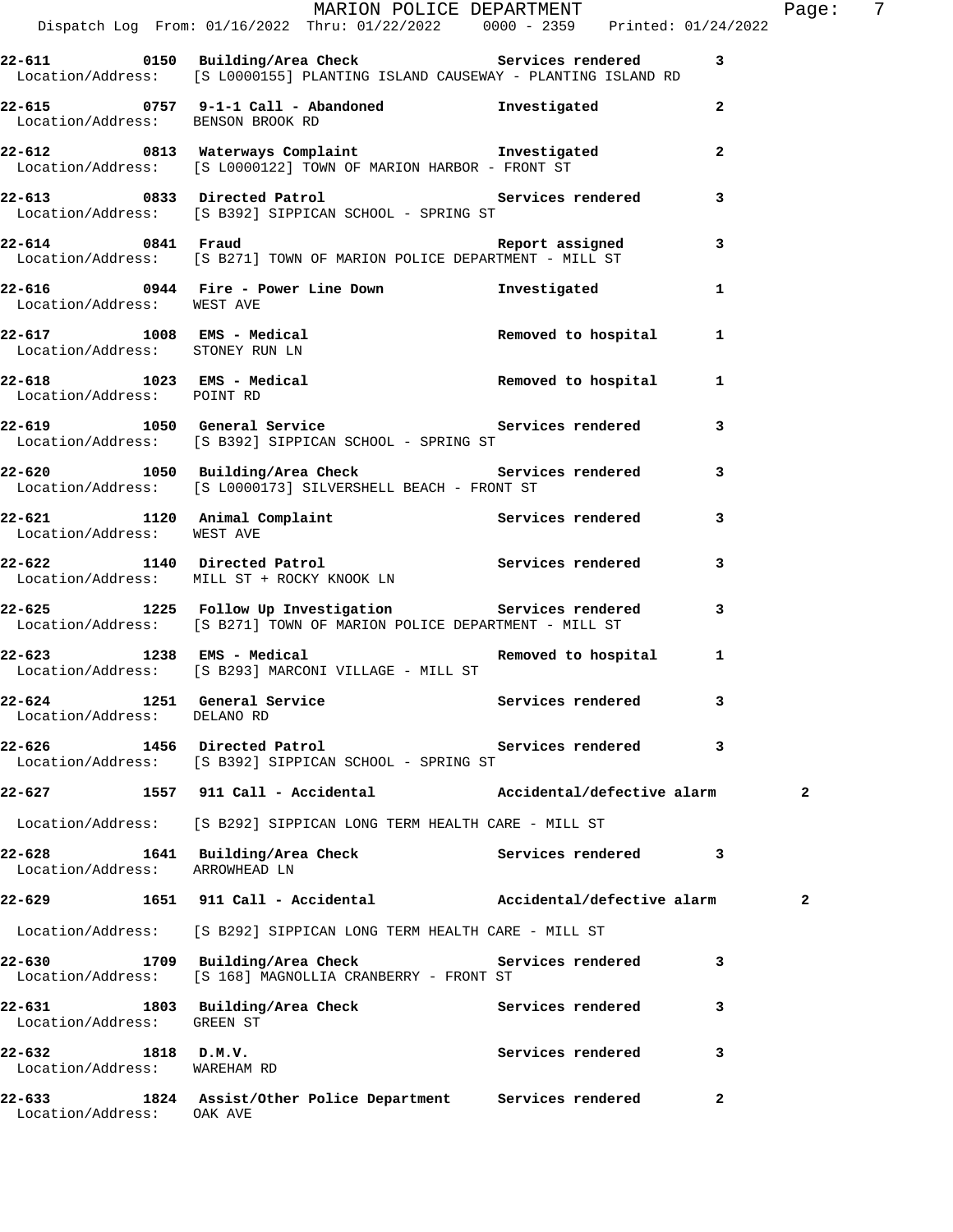| 22-634<br>2028<br>Location/Address:     | Building/Area Check<br>COTTAGE LN                                                       | Services rendered | 3            |
|-----------------------------------------|-----------------------------------------------------------------------------------------|-------------------|--------------|
| 22-635<br>2057<br>Location/Address:     | Building/Area Check<br>[S L0000080] INSHORE BOAT SHOP - BENSON BROOK RD                 | Services rendered | 3            |
| $22 - 636$<br>2103<br>Location/Address: | Assist/Other Police Department Services rendered<br>OLD RD IN THE AREA OF 782 - MILL ST |                   | $\mathbf{2}$ |
| $22 - 637$<br>2120                      | Building/Area Check<br>Location/Address: [S B392] SIPPICAN SCHOOL - SPRING ST           | Services rendered | 3            |
| 22-638<br>2128                          | Building/Area Check                                                                     | Services rendered | 3            |

| 22-639            | 2229 Building/Area Check                      |  |  | Services rendered |  |
|-------------------|-----------------------------------------------|--|--|-------------------|--|
| Location/Address: | [S L0000221] WASHBURN PARK - WASHBURN PARK RD |  |  |                   |  |

| 22 U J J          |  | building, Alea Check |  |                                                          | Delvices lendered |  |  |
|-------------------|--|----------------------|--|----------------------------------------------------------|-------------------|--|--|
| Location/Address: |  |                      |  | [S L0000054] TOWN OF MARION EVERGREEN CEMETERY - MILL ST |                   |  |  |

## **For Date: 01/21/2022 - Friday**

|                                                            | 22-640 0204 Building/Area Check 6 Services rendered 3<br>$\texttt{Location/Address:} \qquad \texttt{[S L0000151] \hspace{0.05in} OLD LANDING WHARF - FROMT ST}$ |                     |                         |
|------------------------------------------------------------|-----------------------------------------------------------------------------------------------------------------------------------------------------------------|---------------------|-------------------------|
| 22-641                                                     | 0211 Building/Area Check<br>Location/Address: [S L0000173] SILVERSHELL BEACH - FRONT ST                                                                         | Services rendered 3 |                         |
| Location/Address: MOORINGS RD                              |                                                                                                                                                                 |                     | 3                       |
| Location/Address: VILLAGE DR                               | 22-643 0233 Building/Area Check <b>Services</b> rendered                                                                                                        |                     | 3                       |
| Location/Address: FIELD STONE LN                           | 22-644 0237 Building/Area Check Services rendered                                                                                                               |                     | 3                       |
|                                                            | Location/Address: [S L0000088] KITTANSETT CLUB - POINT RD                                                                                                       |                     | $\overline{\mathbf{3}}$ |
|                                                            | 22-646 0242 Building/Area Check Services rendered<br>Location/Address: [S 57] EASTERN BANK - FRONT ST                                                           |                     | 3                       |
|                                                            | 22-647 0248 Building/Area Check Services rendered<br>Location/Address: [S L0000173] SILVERSHELL BEACH - FRONT ST                                                |                     | $\overline{\mathbf{3}}$ |
|                                                            | Location/Address: [S L0000040] CUMBERLAND FARMS (SOUTH) - WAREHAM RD                                                                                            |                     |                         |
| 22-649                                                     | 0305 Building/Area Check Services rendered 3<br>Location/Address: [S 137] TRI TOWN MOTORS - WAREHAM RD                                                          |                     |                         |
| 22-650 0807 EMS - Medical                                  | Location/Address: [S B292] SIPPICAN LONG TERM HEALTH CARE - MILL ST                                                                                             | Removed to hospital | $\mathbf{1}$            |
| Location/Address: MOORINGS RD                              | 22-651 1026 Directed Patrol 22-651 Services rendered 3                                                                                                          |                     |                         |
| Location/Address: ARROWHEAD LN                             |                                                                                                                                                                 |                     | $\mathbf{2}$            |
| $22 - 653$                                                 | 1137 General Service<br>Location/Address: [S B271] TOWN OF MARION POLICE DEPARTMENT - MILL ST                                                                   | Investigated        | 3                       |
|                                                            | 22-654 1149 911 Call - Accidental Monostigated<br>Location/Address: [S 165] THE MARY CELESTE - COTTAGE ST                                                       |                     | $\overline{a}$          |
|                                                            |                                                                                                                                                                 |                     |                         |
| 22-656 1208 Directed Patrol<br>Location/Address: COUNTY RD |                                                                                                                                                                 | Services rendered 3 |                         |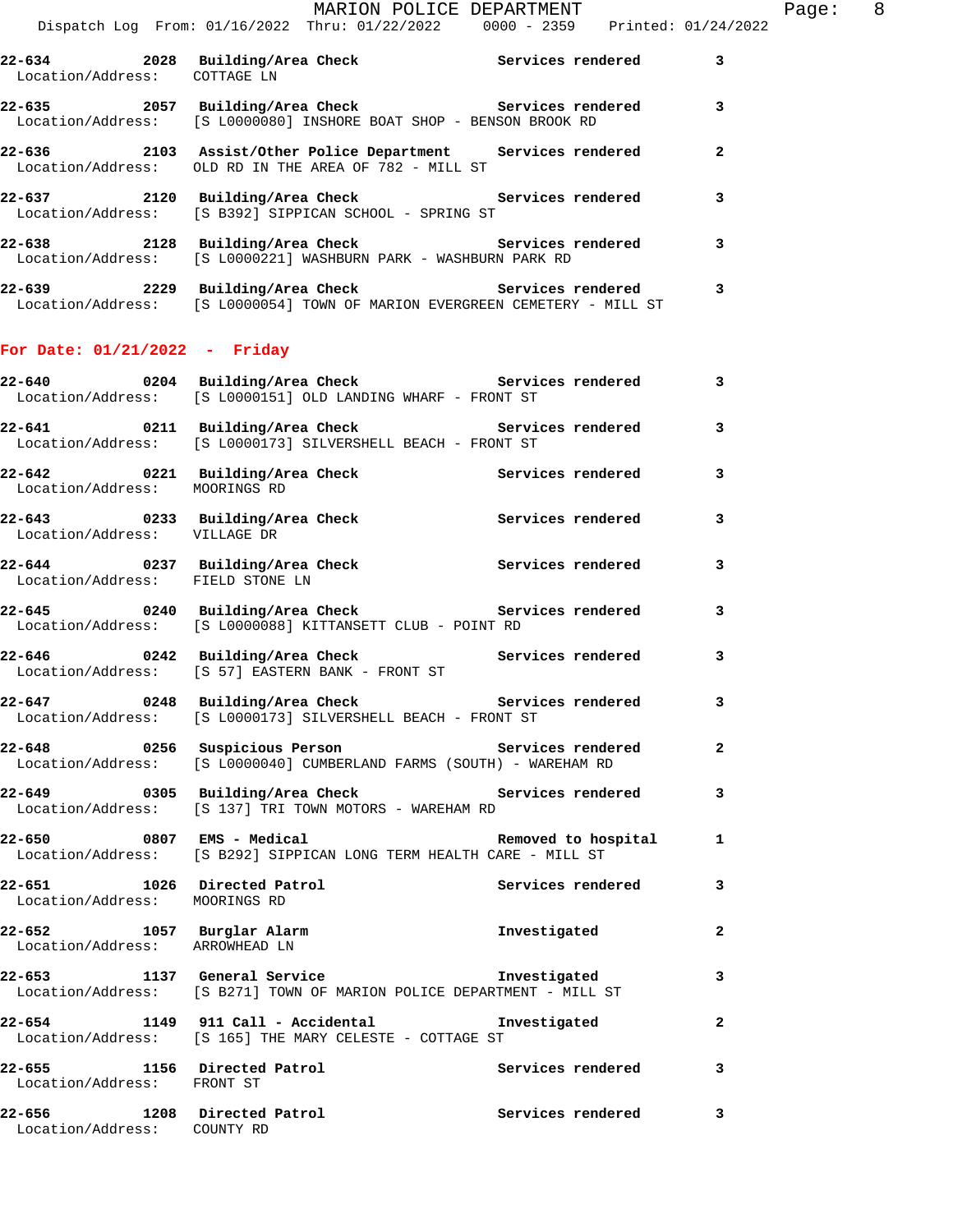| 22-670 2344 Fire - Alarm         |                                                                                                                                         | Accidental/defective alarm |                | 1              |  |
|----------------------------------|-----------------------------------------------------------------------------------------------------------------------------------------|----------------------------|----------------|----------------|--|
|                                  | 22-669 2256 Suspicious Motor Vehicle Chronic Investigated<br>Location/Address: [S L0000173] SILVERSHELL BEACH - FRONT ST                |                            | $\mathbf{2}$   |                |  |
| Location/Address: ROUTE 195 EAST | 22-668 2202 Assist/Other Police Department Services rendered 2                                                                          |                            |                |                |  |
|                                  | 22-667 2037 Assist/Other Police Department Services rendered<br>Location/Address: [S2] MARYS POND RD + MARION RD                        |                            | $\overline{a}$ |                |  |
| Location/Address: REBECCA DR     | 22-666 2025 Directed Patrol 2008 Services rendered 3                                                                                    |                            |                |                |  |
|                                  | 22-665 2018 Building/Area Check Services rendered<br>Location/Address: [S 81] DEPINA LANDING - RIVER RD                                 |                            | 3              |                |  |
|                                  | 22-664 2005 Building/Area Check Services rendered 3<br>Location/Address: [S L0000010] BARDEN'S BOAT YARD - ISLAND WHARF RD              |                            |                |                |  |
| Location/Address: CONVERSE RD    |                                                                                                                                         |                            |                |                |  |
|                                  | 22-663 1939 9-1-1 Call - Abandoned Accidental/defective alarm                                                                           |                            |                | $\overline{a}$ |  |
|                                  | 22-662 1902 EMS - Medical 1 22-662 Removed to hospital 1<br>Location/Address: [S B292] SIPPICAN LONG TERM HEALTH CARE-MAYFAIR - MILL ST |                            |                |                |  |
| Location/Address: RIVER RD       | 22-661 1821 Motor Vehicle Stop 11 Investigated                                                                                          |                            | $\overline{a}$ |                |  |
|                                  | 22-660 1813 Motor Vehicle Stop Nerbal warning<br>Location/Address: [S L0000170] SEAHORSE SEAFOODS - WAREHAM RD                          |                            | $\overline{a}$ |                |  |
|                                  | Location/Address: [S A7] MARION GENERAL STORE - FRONT ST                                                                                |                            |                |                |  |
| Location/Address: ARROWHEAD LN   | 22-658 1346 General Service Services Services rendered                                                                                  |                            | 3              |                |  |
|                                  | 22-657 1333 Animal Complaint<br>Location/Address: FRONT ST + COUNTY RD                                                                  | Investigated 3             |                |                |  |
|                                  | $\verb+MARION POLICE DEPARTMENT\n  Dispatch Log From: 01/16/2022 Thru: 01/22/2022 0000 - 2359 Printed: 01/24/2022$                      |                            |                | Page: 9        |  |

Location/Address: PARLOWTOWN RD

## **For Date: 01/22/2022 - Saturday**

|                              | 22-671 0203 Building/Area Check 5ervices rendered<br>Location/Address: [S L0000173] SILVERSHELL BEACH - FRONT ST                      |                   | 3 |
|------------------------------|---------------------------------------------------------------------------------------------------------------------------------------|-------------------|---|
|                              | 22-672 		 0212 Building/Area Check 		 Services rendered<br>Location/Address: [S L0000054] TOWN OF MARION EVERGREEN CEMETERY - MILL ST |                   | 3 |
| Location/Address: VILLAGE DR | 22-673 0234 Building/Area Check                                                                                                       | Services rendered | 3 |
|                              | 22-674 0304 Building/Area Check 1nvestigated<br>Location/Address: [S L0000074] HILLER DODGE - MILL ST                                 |                   | з |
|                              | 22-675 0309 Building/Area Check 1nvestigated<br>Location/Address: [S 137] TRI TOWN MOTORS - WAREHAM RD                                |                   | 3 |
|                              | 22-676 			 0316 Building/Area Check 				 Services rendered<br>Vicinity of: TOWN LINE - FRONT ST                                       |                   | 3 |
|                              | 22-677 0325 Building/Area Check 5 Investigated<br>Location/Address: [S L0000151] OLD LANDING WHARF - FRONT ST                         |                   | 3 |
|                              | 22-678 0340 Building/Area Check 1nvestigated<br>Location/Address: [S L0000040] CUMBERLAND FARMS (SOUTH) - WAREHAM RD                  |                   | 3 |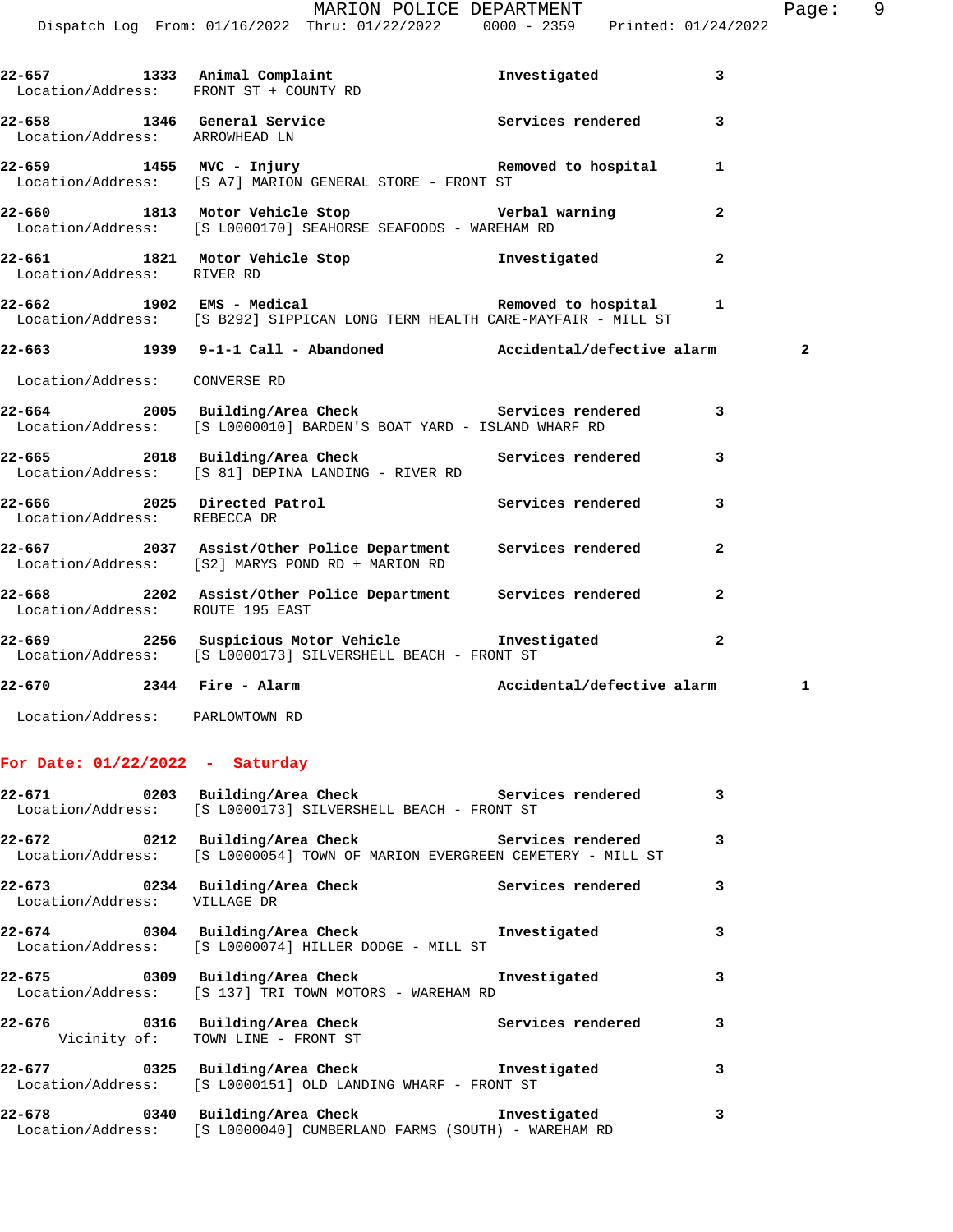| Location/Address: POINT RD + CREEK RD<br>22-693 1510 Directed Patrol | Location/Address: [S B465] SALTONSTALL ARCHITECTS - WAREHAM RD<br>22-690 1452 Assist/Other Police Department Services rendered<br>Location/Address: [S 97] BURR BROTHERS SALES - WAREHAM RD<br>22-691 1456 Directed Patrol 22-691 Services rendered<br>22-692 1503 Directed Patrol | Services rendered<br>Services rendered | $\overline{a}$<br>$\mathbf{2}$<br>3<br>3<br>3 |
|----------------------------------------------------------------------|------------------------------------------------------------------------------------------------------------------------------------------------------------------------------------------------------------------------------------------------------------------------------------|----------------------------------------|-----------------------------------------------|
| Location/Address: COUNTY RD                                          |                                                                                                                                                                                                                                                                                    |                                        |                                               |
|                                                                      |                                                                                                                                                                                                                                                                                    |                                        |                                               |
|                                                                      |                                                                                                                                                                                                                                                                                    |                                        |                                               |
|                                                                      |                                                                                                                                                                                                                                                                                    |                                        |                                               |
| Location/Address: CONVERSE RD                                        | 22-689 1203 Motor Vehicle Stop Nerbal warning                                                                                                                                                                                                                                      |                                        |                                               |
|                                                                      | Location/Address: [S 118] MARION VILLAGE ESTATES - VILLAGE DR<br>22-688 1158 Directed Patrol                                                                                                                                                                                       | Investigated                           | 3                                             |
|                                                                      | Location/Address: [S L0000221] WASHBURN PARK - WASHBURN PARK RD<br>22-687 1154 Building/Area Check 1nvestigated                                                                                                                                                                    |                                        | 3                                             |
| Location/Address: [S3] WAR AVE                                       | 22-686 1138 Fire - Brush/Grass Services rendered                                                                                                                                                                                                                                   |                                        | 1                                             |
| Location/Address: POINT RD + COUNTY RD                               |                                                                                                                                                                                                                                                                                    |                                        | 1                                             |
|                                                                      | Location/Address: [S L0000088] KITTANSETT CLUB - POINT RD<br>22-684 0542 Building/Area Check Tnvestigated                                                                                                                                                                          |                                        | 3                                             |
| Location/Address: CRANBERRY WAY                                      | 22-683 0511 Building/Area Check Services rendered                                                                                                                                                                                                                                  |                                        | 3                                             |
|                                                                      | Location/Address: [S 156] ARNE EXCAVATING - CONVERSE RD<br>22-682 0458 Building/Area Check Services rendered                                                                                                                                                                       |                                        | 3                                             |
|                                                                      | Vicinity of: MATTAPOISETT TOWN LINE - MILL ST<br>22-681 0439 Building/Area Check 1nvestigated                                                                                                                                                                                      |                                        | 3                                             |
|                                                                      | 22-679 		 0352 Building/Area Check 		 Services rendered<br>Location/Address: [S 36] EAST OVER RESERVATION - COUNTY RD<br>22-680 0352 Building/Area Check <b>The Investigated</b>                                                                                                   |                                        | 3<br>3                                        |
|                                                                      |                                                                                                                                                                                                                                                                                    |                                        |                                               |